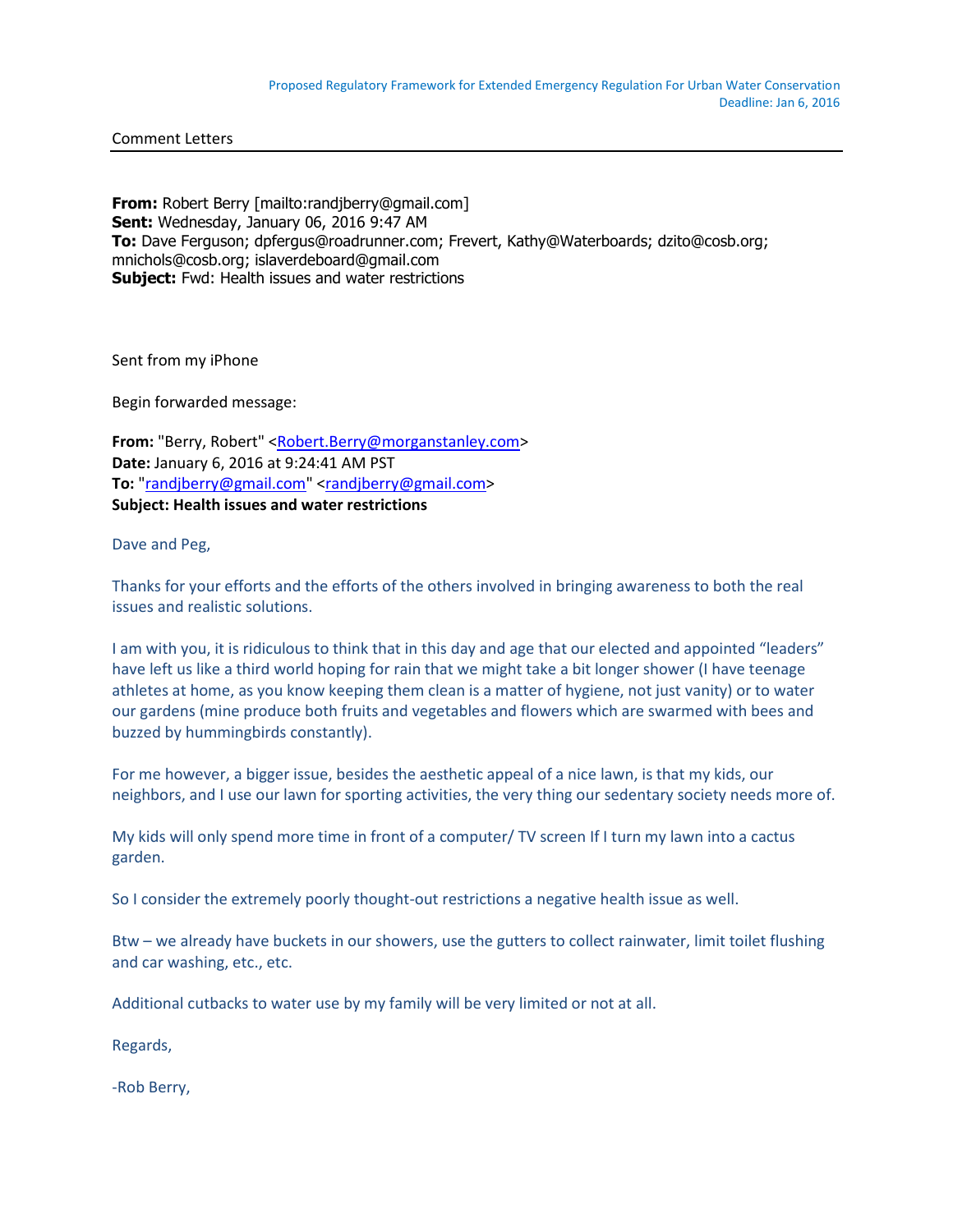Comment Letters

472 Santa Bartola

**From:** Dave Ferguson [\[mailto:dave@goldmanferguson.com\]](mailto:dave@goldmanferguson.com) **Sent:** Tuesday, January 05, 2016 10:20 PM **To:** Dave Ferguson **Subject:** Copy of letter sent to Kathy Frevert re Comments to Water Restrictions

Hi Neighbors:

Attached is the letter I sent to Ms Frevert of the CA SWB. You may do with it what you want, but please send her your comments NLT tomorrow, Wed 1/6.

Also, please join us at SB City hall meeting next Wed 1/13 @ 6PM. Wear a blue shirt! Feel free to pass along to all in your circle of influence and or call with any questions. Thanks

## *Dave Ferguson*

**GOLDMAN FERGUSON PARTNERS LLC PH: 619.787.6280 FAX: 858.755.2601** *[dave@goldmanferguson.com](mailto:dave@goldmanferguson.com)*

## *"Land of the Free, Because of the Brave!"*

Important Notice to Recipients:

Please do not use e-mail to request, authorize or effect the purchase or sale of any security or commodity. Unfortunately, we cannot execute such instructions provided in e-mail. Thank you.

The sender of this e-mail is an employee of Morgan Stanley Smith Barney LLC ("Morgan Stanley"). If you have received this communication in error, please destroy all electronic and paper copies and notify the sender immediately. Erroneous transmission is not intended to waive confidentiality or privilege. Morgan Stanley reserves the right, to the extent permitted under applicable law, to monitor electronic communications. This message is subject to terms available at the following link: [http://www.morganstanley.com/disclaimers/mssbemail.html.](http://www.morganstanley.com/disclaimers/mssbemail.html) If you cannot access this link, please notify us by reply message and we will send the contents to you. By messaging with Morgan Stanley you

consent to the foregoing.